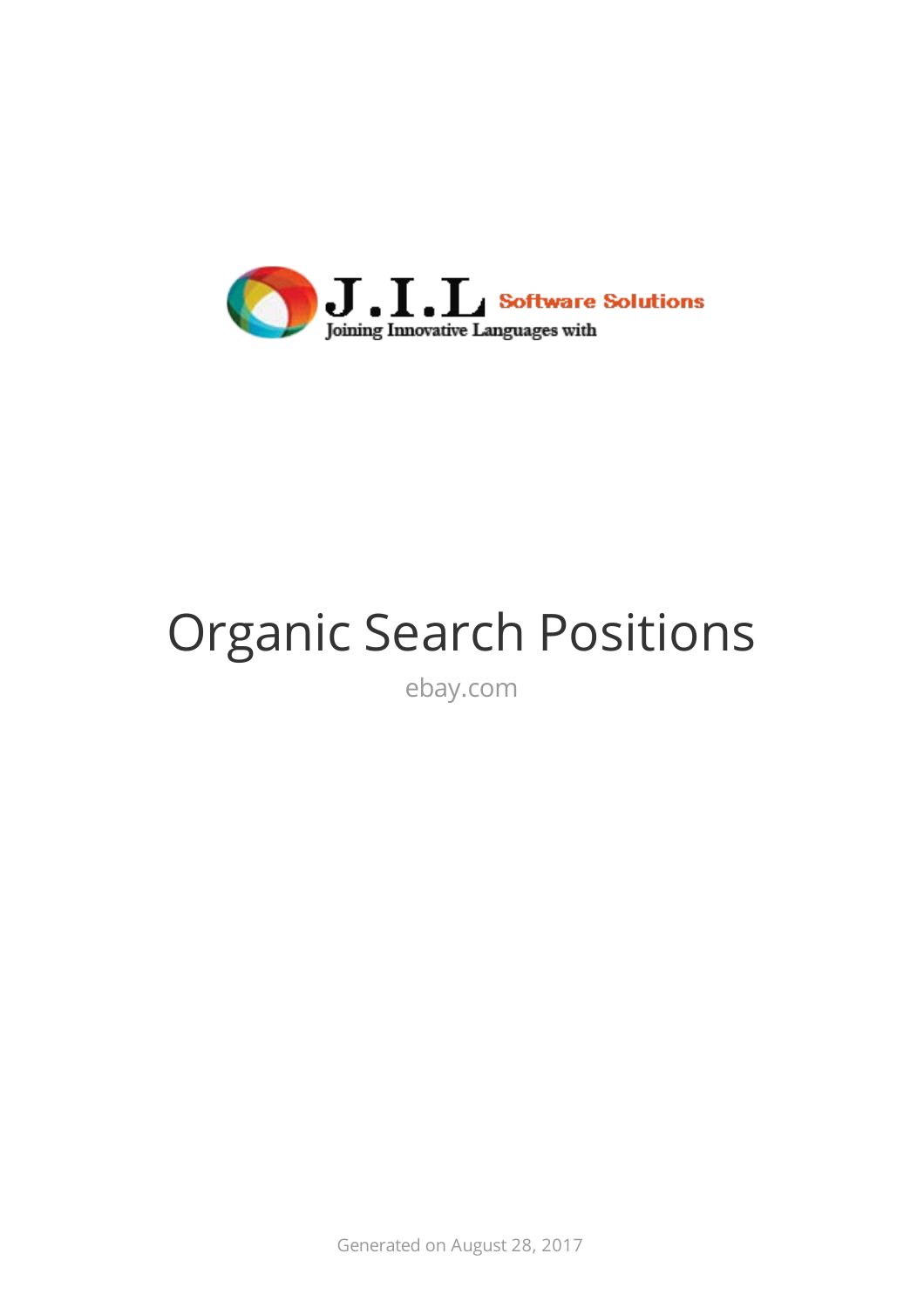



## **Organic Search Positions**

Domain: ebay.com

Location: US

Device: Desktop

## **Organic Search: Positions 1 - 100 (33,520,437)**

US | ebay.com

| Keyword      | Pos  | Volume     | <b>KD</b> | CPC (USD) | <b>URL</b> | Traffic % $\blacktriangledown$ | Costs % Com. Result |      |                | Trend       | Last Update  |
|--------------|------|------------|-----------|-----------|------------|--------------------------------|---------------------|------|----------------|-------------|--------------|
| ebay         | 1(1) | 45,500,000 | 93.06     | 1.71      | 囜          | 28.01                          | 50.08               | 0.04 | 1,770,000,000  | mmmla       | 11 hours ago |
| ebay com     | 1(1) | 7,480,000  | 79.84     | 0.41      | 진          | 4.60                           | 1.97                | 0.08 | $\overline{a}$ | dhhilaa.    | 6 hours ago  |
| ebay motors  | 1(1) | 2,240,000  | 89.33     | 0.05      | 진          | 1.37                           | 0.07                | 0.09 | 23,100,000     | шш          | 6 hours ago  |
| ebay.com     | 1(1) | 1,220,000  | 87.24     | 0.94      | 囜          | 0.75                           | 0.73                | 0.14 | $\overline{a}$ | Hunullu     | 7 hours ago  |
| www ebay com | 1(1) | 673,000    | 86.21     | 0.90      | Ŋ          | 0.41                           | 0.38                | 0.05 | 80,600,000     | Illilaan    | 6 hours ago  |
| ebay usa     | 1(1) | 450,000    | 66.64     | 1.63      | Ø          | 0.27                           | 0.47                | 0.07 |                | nillillilin | 6 hours ago  |
| www.ebay.com | 1(1) | 368,000    | 83.99     | 0.98      | 囜          | 0.22                           | 0.23                | 0.08 | 1,680,000,000  | llluluun    | 6 hours ago  |
| e bay        | 1(1) | 246,000    | 90.60     | 0.64      | 囜          | 0.15                           | 0.10                | 0.09 | 1,700,000,000  |             | a day ago    |
| iphone 5     | 1(1) | 301,000    | 90.61     | 0.88      | 진          | 0.10                           | 0.10                | 0.96 | 227,000,000    | WWWW        | a day ago    |
| enay         | 1(1) | 165,000    | 90.32     | 0.06      | 진          | 0.10                           | 0.00                | 0.04 | 1,690,000,000  | mmuulli     | a day ago    |
| my ebay      | 1(1) | 246,000    | 82.28     | 0.86      | 진          | 0.08                           | 0.08                | 0.04 | 18,900,000     | umullil     | a day ago    |
| iphone 6s    | 6(5) | 2,240,000  | 92.72     | 2.65      | 内          | 0.08                           | 0.23                | 0.98 | 53,800,000     |             | 6 hours ago  |
| evay         | 1(1) | 135,000    | 90.38     | 0.14      | 囜          | 0.08                           | 0.01                | 0.04 | 1,700,000,000  |             | a day ago    |
| ebay login   | 1(1) | 201,000    | 80.38     | 0.33      | 囜          | 0.07                           | 0.02                | 0.07 | 15,900,000     | Illiandh    | 4 hours ago  |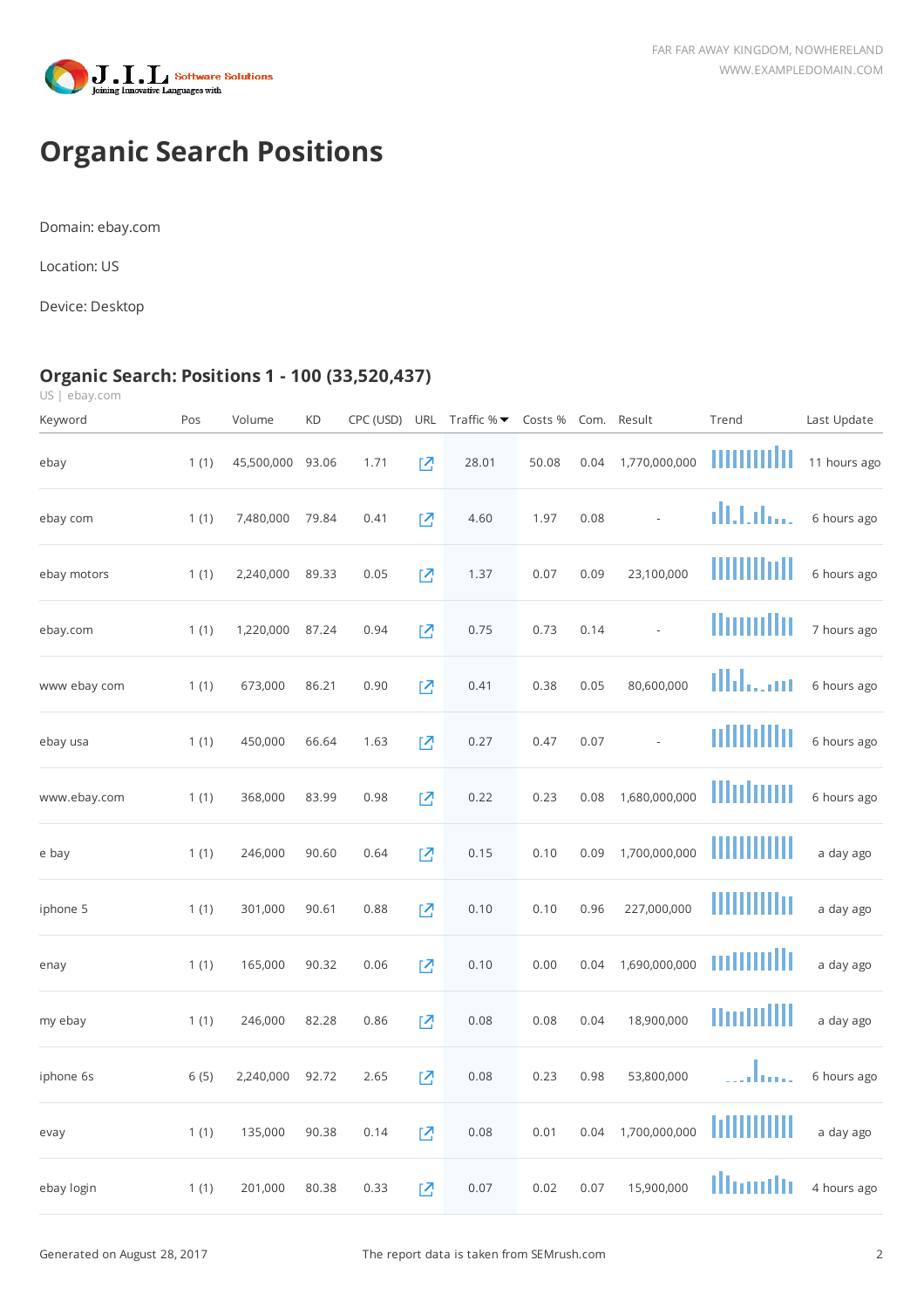

| Keyword           | Pos   | Volume    | KD    | CPC (USD) |          | URL Traffic $% \blacktriangleright$ | Costs % |      | Com. Result              | Trend               | Last Update  |
|-------------------|-------|-----------|-------|-----------|----------|-------------------------------------|---------|------|--------------------------|---------------------|--------------|
| eba               | 1(1)  | 110,000   | 90.42 | 0.62      | 진        | 0.06                                | 0.04    | 0.02 | 1,680,000,000            | IIImhiili           | 4 hours ago  |
| ebay store        | 1(1)  | 110,000   | 77.13 | 0.72      | 内        | 0.06                                | 0.05    | 0.86 | 49,100,000               | <u>llinana</u>      | a day ago    |
| eb                | 1(1)  | 165,000   | 63.84 | 2.34      | 진        | 0.05                                | 0.14    | 0.02 | 604,000,000              | mohum               | 11 hours ago |
| eby               | 1(1)  | 90,500    | 91.18 | 0.10      | Ø        | 0.05                                | 0.00    | 0.03 | 1,710,000,000            | ,,,,,,,,,,          | a day ago    |
| iphone 6s plus    | 2(2)  | 550,000   | 87.99 | 1.96      | 区        | 0.05                                | 0.11    | 1.00 | 40,500,000               | hdaand              | 6 hours ago  |
| iphone 6          | 5(3)  | 1,220,000 | 87.18 | 0.98      | 囜        | 0.04                                | 0.04    | 0.97 | 309,000,000              | WWW                 | 6 hours ago  |
| www.ebay          | 1(1)  | 74,000    | 76.72 | 1.03      | Ø        | 0.04                                | 0.04    | 0.03 | 612,000,000              | ,,,,,,,,,,,         | a day ago    |
| ebay motors       | 2(2)  | 2,240,000 | 89.33 | 0.05      | [Z       | 0.04                                | 0.00    | 0.09 | 23,100,000               | HIII III III        | 6 hours ago  |
| hoverboard        | 10(9) | 1,830,000 | 71.58 | 0.55      | [Z       | 0.04                                | 0.02    | 1.00 | 21,600,000               | تتللبت              | 7 hours ago  |
| ebay classifieds  | 1(1)  | 110,000   | 89.02 | 1.49      | Ø        | 0.03                                | 0.06    | 0.18 | 8,350,000                | hdhallh             | a day ago    |
| ebay sign in      | 1(1)  | 110,000   | 88.05 | 1.51      | 진        | 0.03                                | 0.06    | 0.04 | 18,100,000               | Mlbodu              | a day ago    |
| ebaymotors        | 1(1)  | 60,500    | 89.27 | 0.22      | 진        | 0.03                                | 0.00    | 0.02 | 23,000,000               | Huduun              | 6 hours ago  |
| Iularoe leggings  | 4(5)  | 673,000   | 85.91 | 0.17      | Ø        | 0.03                                | 0.00    | 1.00 | 3,720,000                | JI)<br>In.          | 6 hours ago  |
| ebay motors       | 3(3)  | 2,240,000 | 89.33 | 0.05      | $\Sigma$ | 0.03                                | 0.00    | 0.09 | 23,100,000               | <u>            </u> | 6 hours ago  |
| ebat              | 1(1)  | 49,500    | 92.58 | 0.13      | $\Sigma$ | 0.03                                | 0.00    | 0.05 | 1,710,000,000            | ШШШ                 | 8 hours ago  |
| fitbit charge hr  | 4(6)  | 550,000   | 92.17 | 0.59      | Ø        | 0.02                                | 0.01    | 0.97 | $\overline{\phantom{a}}$ | amallı              | 6 hours ago  |
| myebay            | 1(1)  | 74,000    | 79.50 | 0.55      | 진        | 0.02                                | 0.01    | 0.00 | 151,000,000              | lluuudi             | 6 hours ago  |
| samsung galaxy s5 | 3(4)  | 368,000   | 85.57 | 2.48      | 囜        | 0.02                                | 0.06    | 0.99 | 20,300,000               | lliitutui           | a day ago    |
| ebay.con          | 1(1)  | 40,500    | 91.62 | 0.24      | 囜        | 0.02                                | 0.00    | 0.04 |                          | WOUTH               | 8 hours ago  |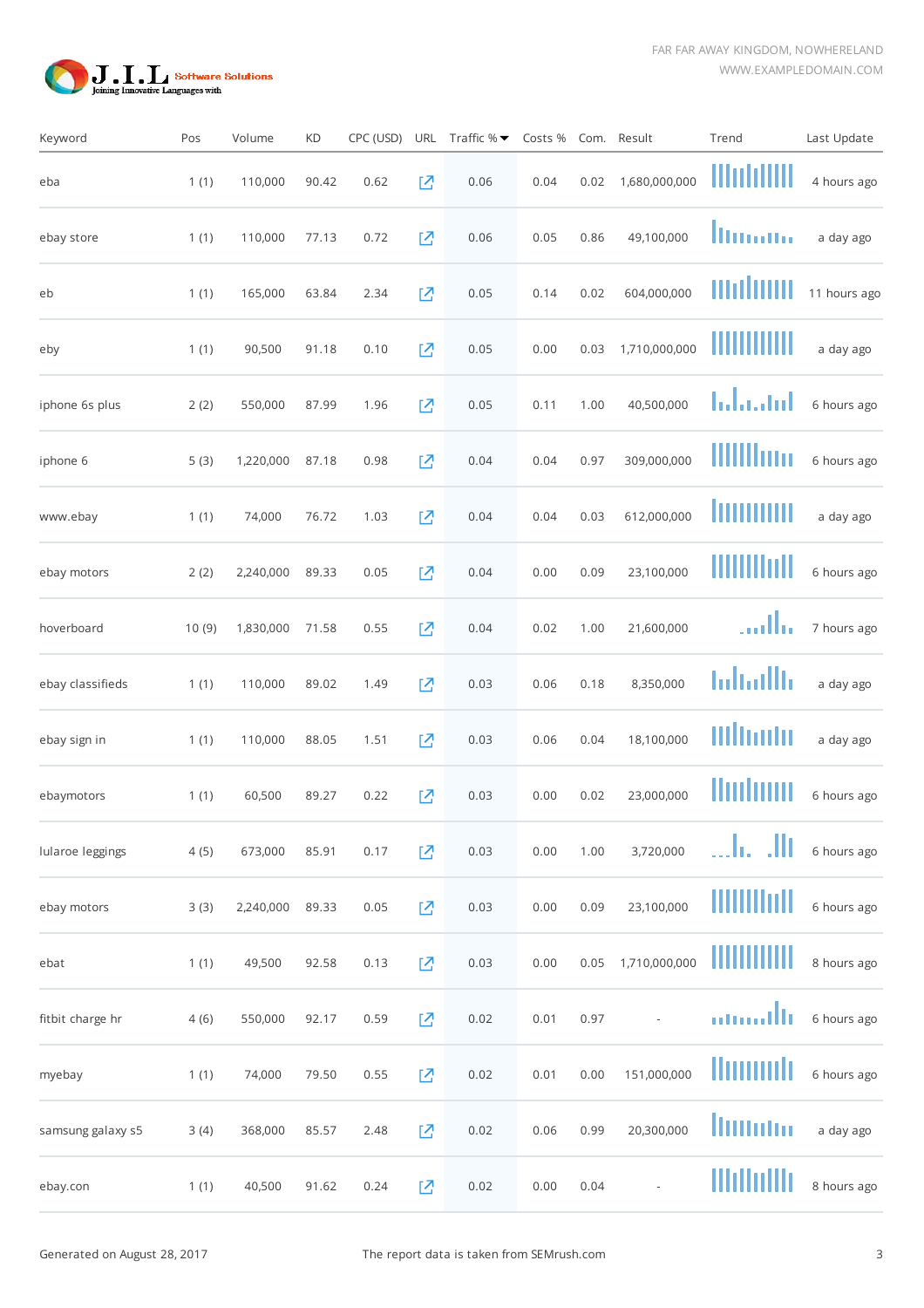

| Keyword               | Pos   | Volume    | KD    | CPC (USD) |   | URL Traffic $% \blacktriangleright$ | Costs % |      | Com. Result   | Trend                                         | Last Update  |
|-----------------------|-------|-----------|-------|-----------|---|-------------------------------------|---------|------|---------------|-----------------------------------------------|--------------|
| ebsy                  | 1(1)  | 40,500    | 91.15 | 0.07      | 囜 | 0.02                                | 0.00    | 0.06 | 1,710,000,000 | umili                                         | 7 hours ago  |
| www ebay              | 1(1)  | 40,500    | 73.96 | 0.23      | 囜 | 0.02                                | 0.00    | 0.03 | 569,000,000   | $\frac{1}{2}$ , $\frac{1}{2}$ , $\frac{1}{2}$ | 8 hours ago  |
| eaby                  | 1(1)  | 40,500    | 91.15 | 0.10      | 囜 | 0.02                                | 0.00    | 0.06 | 1,710,000,000 |                                               | 7 hours ago  |
| my ebay               | 2(2)  | 246,000   | 82.28 | 0.86      | 囜 | 0.02                                | 0.02    | 0.04 | 18,900,000    | Hudillil                                      | a day ago    |
| ebay motors           | 4(4)  | 2,240,000 | 89.33 | 0.05      | 진 | 0.02                                | 0.00    | 0.09 | 23,100,000    | WOU                                           | 6 hours ago  |
| toys r us             | 8(11) | 5,000,000 | 84.23 | 0.04      | 囜 | 0.02                                | 0.00    | 0.25 | 29,000,000    |                                               | 6 hours ago  |
| usps                  | 10    | 5,000,000 | 82.85 | 0.08      | 囜 | 0.02                                | 0.00    | 0.12 | 107,000,000   | шшшш                                          | 6 hours ago  |
| samsung galaxy s6     | 9(9)  | 1,000,000 | 90.38 | 3.99      | 囜 | 0.02                                | 0.09    | 0.99 |               | llumun                                        | 5 hours ago  |
| ebay customer service | 1(1)  | 60,500    | 90.07 | 2.97      | 囜 | 0.02                                | 0.06    | 0.01 | 11,700,000    | ilidalla.                                     | 11 hours ago |
| ebay official site    | 1(1)  | 33,100    | 86.27 | 0.12      | 囜 | 0.02                                | 0.00    | 0.09 |               | lilinilin                                     | 4 hours ago  |
| ebau                  | 1(1)  | 33,100    | 92.42 | 0.20      | 진 | 0.02                                | 0.00    | 0.03 | 1,680,000,000 |                                               | 5 hours ago  |
| ebay login            | 2(2)  | 201,000   | 80.38 | 0.33      | 忆 | 0.02                                | 0.00    | 0.07 | 15,900,000    | llhouth                                       | 4 hours ago  |
| galaxy s6             | 10(9) | 823,000   | 88.59 | 4.30      | Ŋ | 0.01                                | 0.08    | 0.98 | 27,900,000    | Iı.                                           | 11 hours ago |
| deadpool costume      | 1(1)  | 49,500    | 84.69 | 0.18      | Ŋ | 0.01                                | 0.00    | 1.00 | 959,000       | alua                                          | a day ago    |
| macbook pro 2015      | 1(2)  | 49,500    | 91.95 | 0.78      | 진 | 0.01                                | 0.01    | 0.99 | 3,960,000     | millilli.                                     | 6 hours ago  |
| stormtrooper costume  | 1(2)  | 49,500    | 79.39 | 0.33      | 진 | 0.01                                | 0.00    | 1.00 | 663,000       | aldı.                                         | 4 hours ago  |
| my ebay com           | 1(1)  | 49,500    | 86.39 | 0.80      | 진 | 0.01                                | 0.01    | 0.05 | $\Box$        | lala ant                                      | 4 hours ago  |
| ebay com login        | 1(1)  | 49,500    | 81.38 | 1.42      | 囜 | 0.01                                | 0.02    | 0.35 | 13,500,000    | millian.                                      | 4 hours ago  |
| ebay app              | 1(1)  | 49,500    | 92.48 | 5.16      | 囜 | 0.01                                | 0.09    | 0.72 | 29,300,000    |                                               | 6 hours ago  |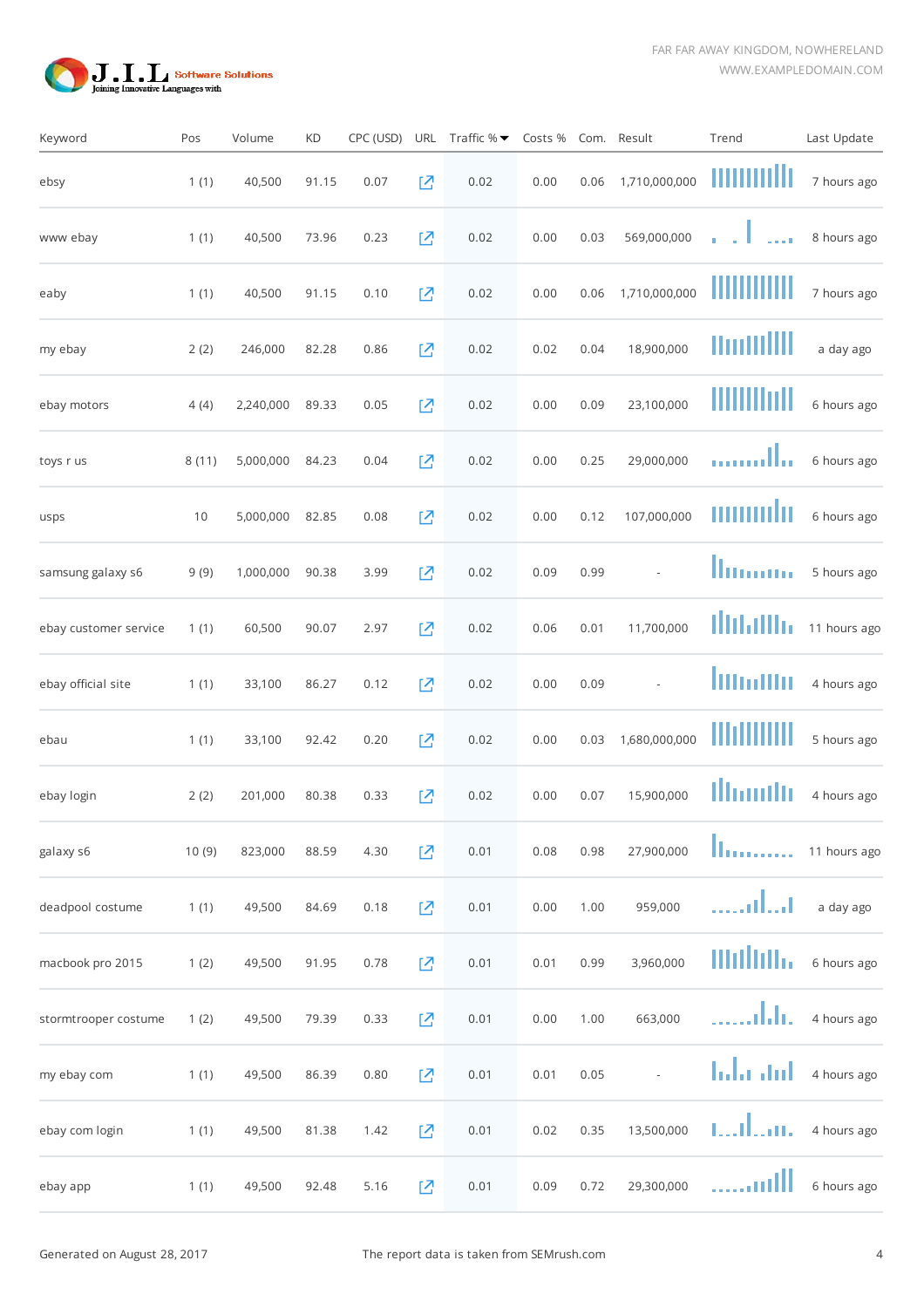

| Keyword             | Pos    | Volume    | <b>KD</b> | CPC (USD) | URL      | Traffic $% \blacktriangleright$ | Costs % |      | Com. Result   | Trend       | Last Update  |
|---------------------|--------|-----------|-----------|-----------|----------|---------------------------------|---------|------|---------------|-------------|--------------|
| ebay motors         | 5(5)   | 2,240,000 | 89.33     | 0.05      | 囜        | 0.01                            | 0.00    | 0.09 | 23,100,000    | Ш           | 6 hours ago  |
| ebay motors         | 6(6)   | 2,240,000 | 89.33     | 0.05      | 囜        | 0.01                            | 0.00    | 0.09 | 23,100,000    | ,,,,,,,,,,, | 6 hours ago  |
| ebey                | 1(1)   | 27,100    | 91.50     | 0.16      | [Z       | 0.01                            | 0.00    | 0.09 | 1,690,000,000 | IIIIIIIIIII | 4 hours ago  |
| half                | 1(1)   | 27,100    | 80.08     | 0.00      | 忆        | 0.01                            | 0.00    | 0.01 | 1,980,000,000 | unilmit     | 7 hours ago  |
| ebay motors         | 11(11) | 2,240,000 | 89.33     | 0.05      | 진        | 0.01                            | 0.00    | 0.09 | 23,100,000    | !!!!!!!!!!! | 6 hours ago  |
| wayfair             | 11(13) | 2,240,000 | 84.69     | 0.16      | 진        | 0.01                            | 0.00    | 0.23 | 61,500,000    | muulill     | 5 hours ago  |
| adidas yeezy        | 9      | 673,000   | 82.73     | 0.23      | Ø        | 0.01                            | 0.00    | 0.74 | 24,400,000    | بالسام      | 6 hours ago  |
| iphone 5s           | 10(15) | 673,000   | 92.42     | 1.95      | 忆        | 0.01                            | 0.03    | 0.99 | 50,500,000    | muulli      | 11 hours ago |
| iphone 5s for sale  | 1(2)   | 40,500    | 88.02     | 1.28      | 忆        | 0.01                            | 0.01    | 1.00 | 16,200,000    | adillilir   | 8 hours ago  |
| antique stores      | 1(3)   | 40,500    | 84.80     | 1.02      | Ø        | 0.01                            | 0.01    | 0.20 | 14,500,000    | toolboll    | 7 hours ago  |
| golf carts for sale | 1(1)   | 40,500    | 63.83     | 0.60      | 진        | 0.01                            | 0.00    | 1.00 | 2,870,000     | ulllillin   | 6 hours ago  |
| ebay phone number   | 1(1)   | 40,500    | 79.33     | 3.26      | 진        | 0.01                            | 0.04    | 0.02 | 3,690,000     | uhdudu      | a day ago    |
| ebay login          | 3(3)   | 201,000   | 80.38     | 0.33      | Ø        | 0.01                            | 0.00    | 0.07 | 15,900,000    | llhouth     | 4 hours ago  |
| ebay motors         | 7(7)   | 2,240,000 | 89.33     | 0.05      | $\Sigma$ | 0.01                            | 0.00    | 0.09 | 23,100,000    | WWWW        | 6 hours ago  |
| rbay                | 1(1)   | 22,200    | 92.42     | 0.09      | $\Sigma$ | 0.01                            | 0.00    | 0.03 | 1,750,000,000 | muhilili    | 11 hours ago |
| ebay com usa        | 1(1)   | 22,200    | 74.25     | 1.43      | $\Sigma$ | 0.01                            | 0.02    | 0.32 | 47,800,000    | analul      | 11 hours ago |
| eay                 | 1(1)   | 22,200    | 92.88     | 0.33      | $\Sigma$ | 0.01                            | 0.00    | 0.02 | 1,690,000,000 | IIIIIIIIIII | 10 hours ago |
| ebay stores         | 1(1)   | 22,200    | 86.03     | 1.10      | 囜        | 0.01                            | 0.01    | 0.35 | 57,200,000    | mullill     | 7 hours ago  |
| enbay               | 1(1)   | 22,200    | 90.42     | 0.08      | [Z       | 0.01                            | 0.00    | 0.01 | 1,680,000,000 | THUIHII     | 4 hours ago  |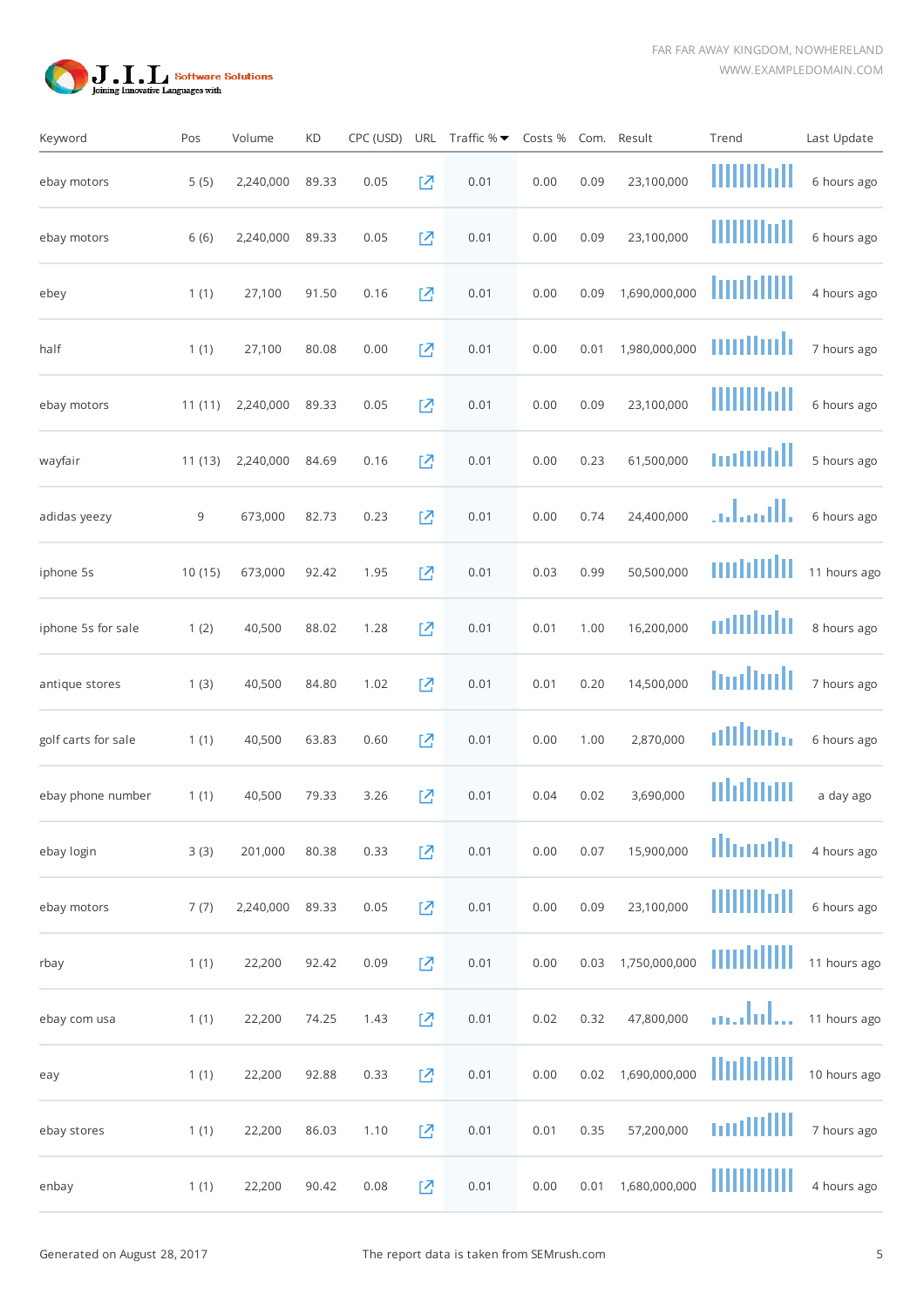

| Keyword             | Pos    | Volume    | <b>KD</b> | CPC (USD) | URL      | Traffic $% \blacktriangleright$ | Costs % |      | Com. Result              | Trend           | Last Update  |
|---------------------|--------|-----------|-----------|-----------|----------|---------------------------------|---------|------|--------------------------|-----------------|--------------|
| ebya                | 1(1)   | 22,200    | 92.88     | 0.12      | 진        | 0.01                            | 0.00    | 0.01 | 1,690,000,000            |                 | 10 hours ago |
| summit racing       | 2(3)   | 673,000   | 78.64     | 0.02      | [Z       | 0.01                            | 0.00    | 0.20 | 5,200,000                | liilimil        | 7 hours ago  |
| the limited         | 11(11) | 368,000   | 91.78     | 0.10      | [Z       | 0.01                            | 0.00    | 0.14 | 172,000,000              | huulllu         | 4 hours ago  |
| motorcycle          | 4(5)   | 246,000   | 85.01     | 0.51      | 囜        | 0.01                            | 0.00    | 0.46 | 751,000,000              | n h 11 11 11 11 | 4 hours ago  |
| iphone 7            | 11(11) | 1,830,000 | 92.34     | 0.27      | 囜        | 0.01                            | 0.00    | 0.18 | 274,000,000              | adhaid          | 7 hours ago  |
| ebay classified     | 1(1)   | 33,100    | 88.73     | 1.38      | 진        | 0.01                            | 0.01    | 0.09 | 1,060,000                | Milliadh        | 6 hours ago  |
| iphone 6s for sale  | 1(1)   | 33,100    | 90.08     | 1.88      | 囜        | 0.01                            | 0.02    | 1.00 | 23,100,000               | ساالتيا.        | 7 hours ago  |
| 1970 dodge charger  | 1(1)   | 33,100    | 74.58     | 1.84      | [Z       | 0.01                            | 0.02    | 0.19 | 1,370,000                | dumm            | 6 hours ago  |
| silicone babies     | 1(1)   | 33,100    | 70.79     | 0.29      | 囜        | 0.01                            | 0.00    | 1.00 | 813,000                  | mllatilli       | 4 hours ago  |
| ebay con            | 1(1)   | 33,100    | 93.16     | 1.66      | 囜        | 0.01                            | 0.02    | 0.03 | 4,630,000                | . 1111          | 6 hours ago  |
| phones for sale     | 1(3)   | 33,100    | 79.87     | 2.51      | 囜        | 0.01                            | 0.03    | 1.00 | 307,000,000              | millillil       | 10 hours ago |
| iphone 6 ebay       | 1(1)   | 33,100    | 94.25     | 0.76      | 囜        | 0.01                            | 0.00    | 1.00 | 2,450,000                | aan ill         | 7 hours ago  |
| iphone 6 unlocked   | 1(2)   | 33,100    | 86.10     | 0.81      | Ø        | 0.01                            | 0.01    | 1.00 | 14,100,000               | amulatan        | 4 hours ago  |
| american girl doll  | 6(7)   | 301,000   | 87.99     | 0.35      | $\Sigma$ | 0.01                            | 0.00    | 0.76 | 6,880,000                | aalla           | 7 hours ago  |
| iphone 6 plus       | 3(2)   | 165,000   | 88.68     | 3.10      | $\Sigma$ | 0.01                            | 0.03    | 1.00 | 46,600,000               | մենԱտ           | a day ago    |
| t mobile phones     | 7(6)   | 368,000   | 86.51     | 3.61      | $\Sigma$ | 0.01                            | 0.04    | 0.95 | 115,000,000              | ıllımını        | 4 hours ago  |
| boost mobile phones | 7(7)   | 368,000   | 87.84     | 0.70      | 진        | 0.01                            | 0.00    | 1.00 | 14,500,000               | muuuld          | a day ago    |
| pandora charms      | 7(7)   | 368,000   | 76.37     | 1.00      | 囜        | 0.01                            | 0.01    | 0.93 | $\overline{\phantom{a}}$ | mmathi          | 6 hours ago  |
| ebaycom             | 1(1)   | 18,100    | 88.81     | 0.09      | 囜        | 0.01                            | 0.00    | 0.07 |                          | IIIIIIIIIII     | 11 hours ago |